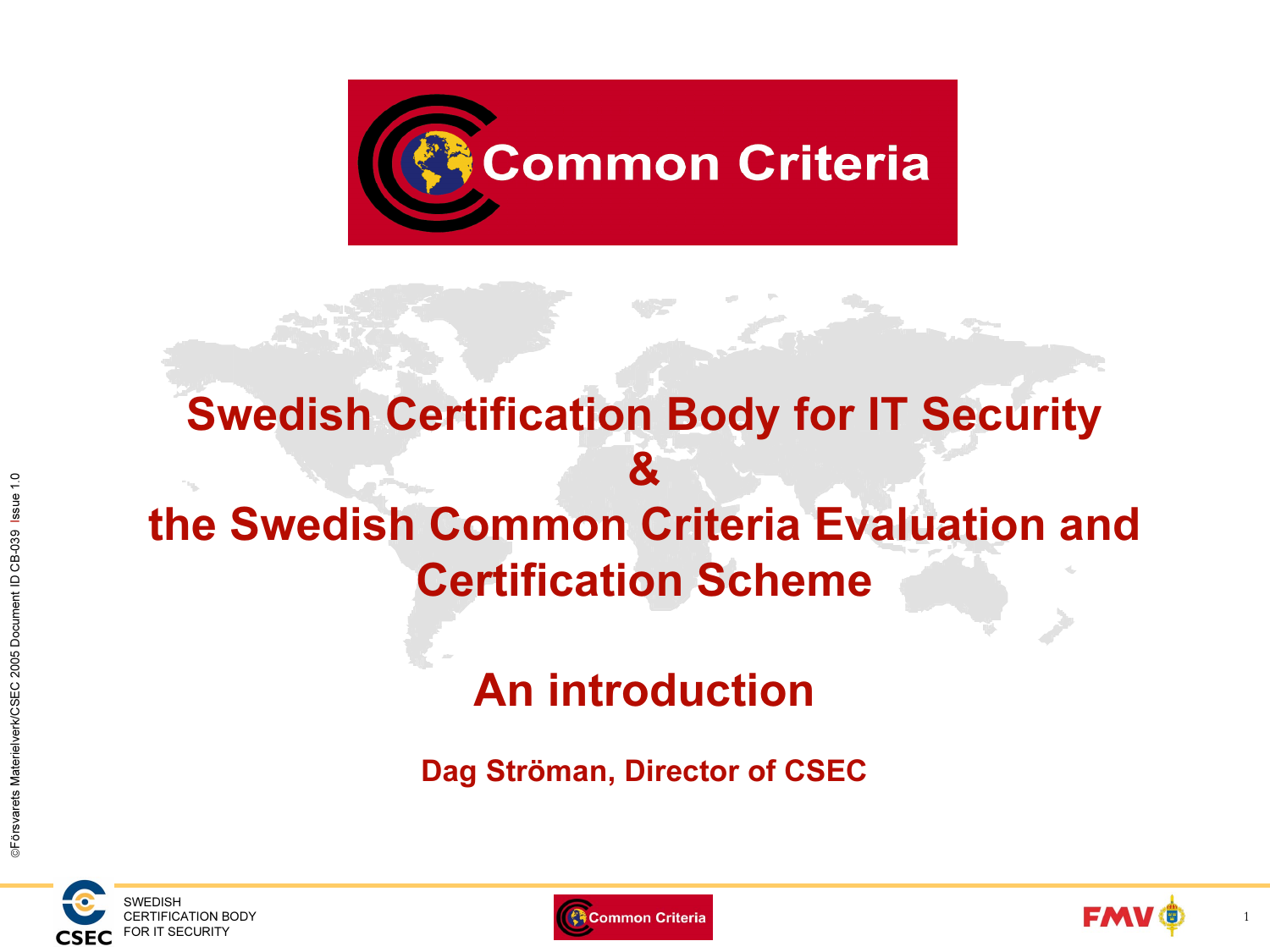# The legal base

- • Swedish Parliament approval of the Government bill in May 2002, which stated:
	- The Swedish Defence Materiel Administration, FMV, is suitable to be assigned the task of creating and maintaining a system for evaluation and certification according to Common Criteria
	- FMV shall be responsible for licensing of evaluation facilities
	- –FMV shall operate a certification body and issue the certificates
	- FMV shall engage in the international cooperation to assure and preserve the recognition of Swedish certificates
	- – FMV shall contribute internationally in the continued improvement of the evaluation methodology
	- –The certification body shall be eligible for accreditation by SWEDAC





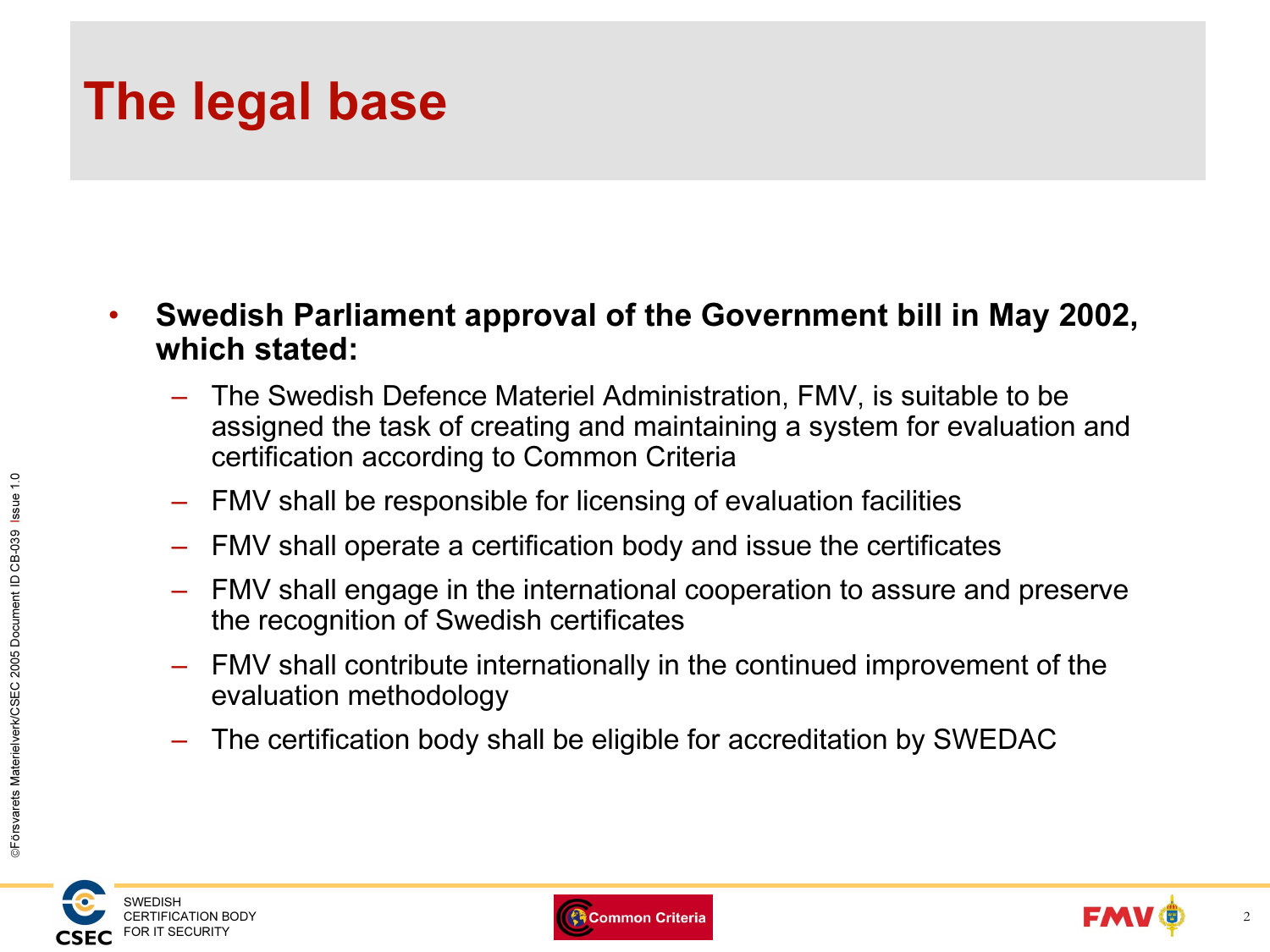### Governmental Context











3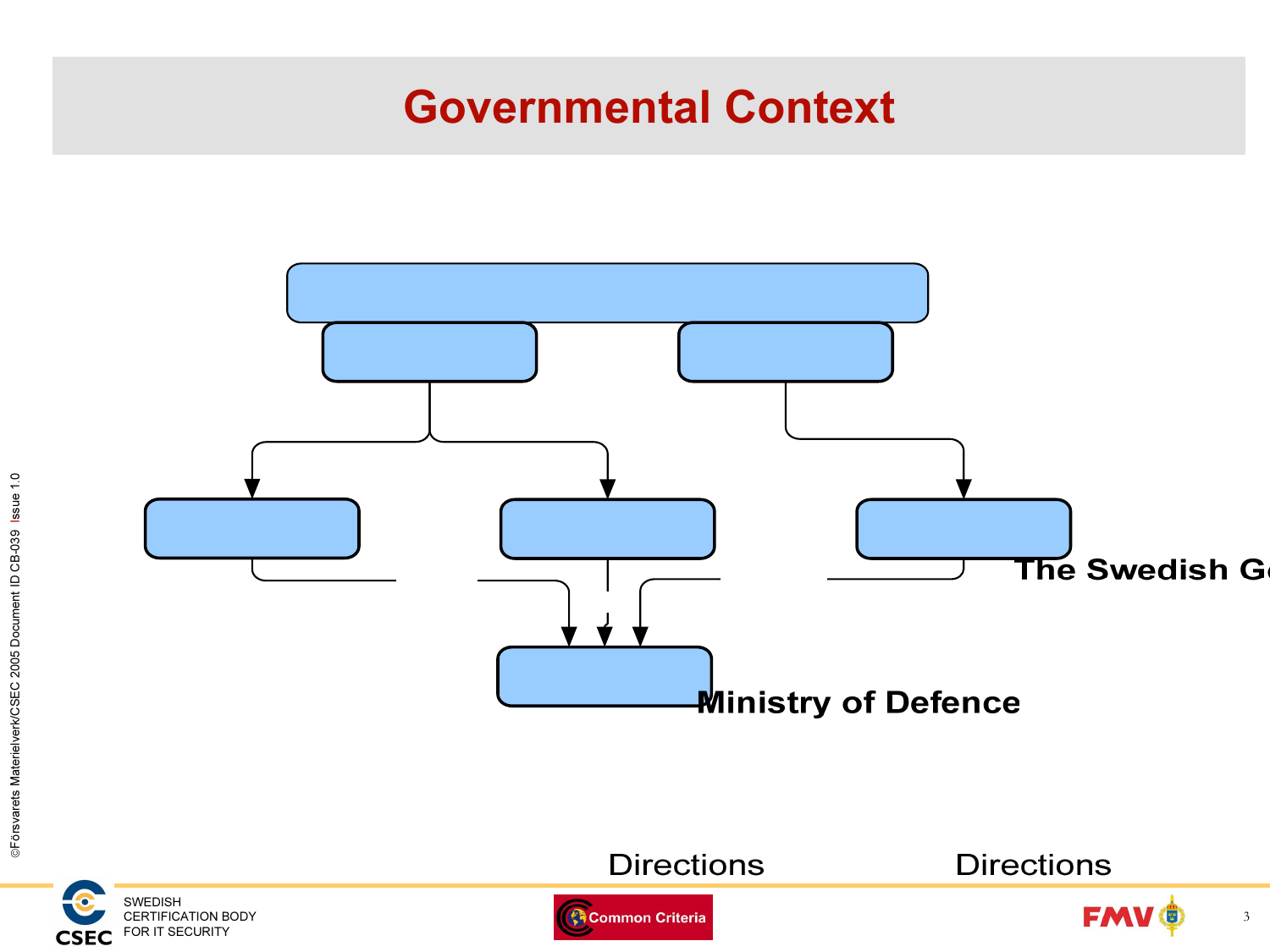# CSEC Organisation & Role Structure

- • Senior Executive is responsible for the Scheme and reports to FMV board of directors\*
- •CSEC located in separate office facilities in Stockholm
- •Scheme establishment & maintenance financed via SEMA appropriation



**CSEC**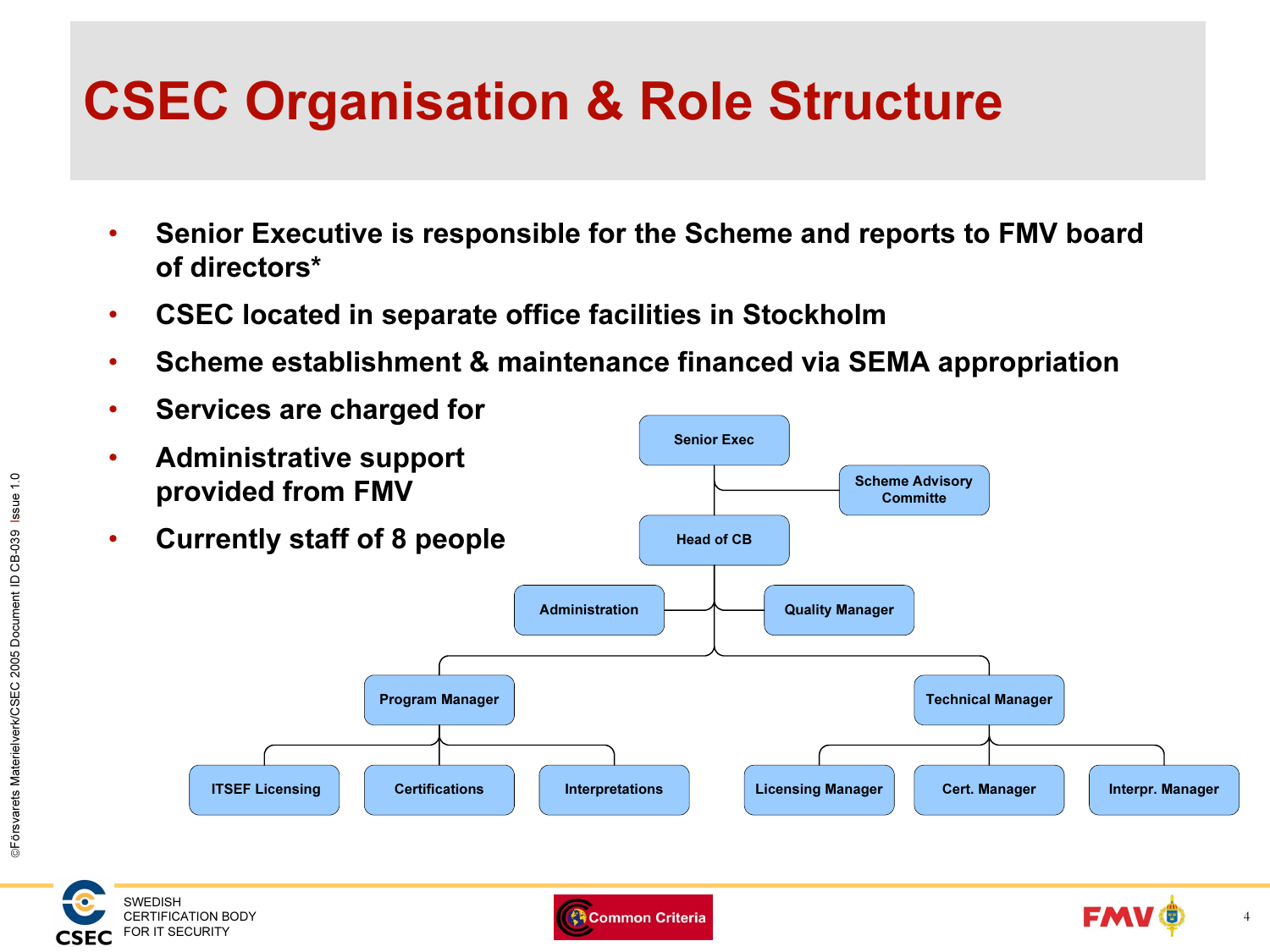# Quality Management & Documentation

- $\bullet$  Quality Manual according to 45011 and CCRA Appendix C
- •Hierarchical structure
- • Consist of documents and an interactive process web
- $\bullet$ Mostly in English @ all levels
- $\bullet$  Two types of documents:
	- Scheme Publications (SP)
	- Internal docs & procs (CB)

![](_page_4_Picture_8.jpeg)

![](_page_4_Picture_9.jpeg)

![](_page_4_Picture_10.jpeg)

![](_page_4_Picture_11.jpeg)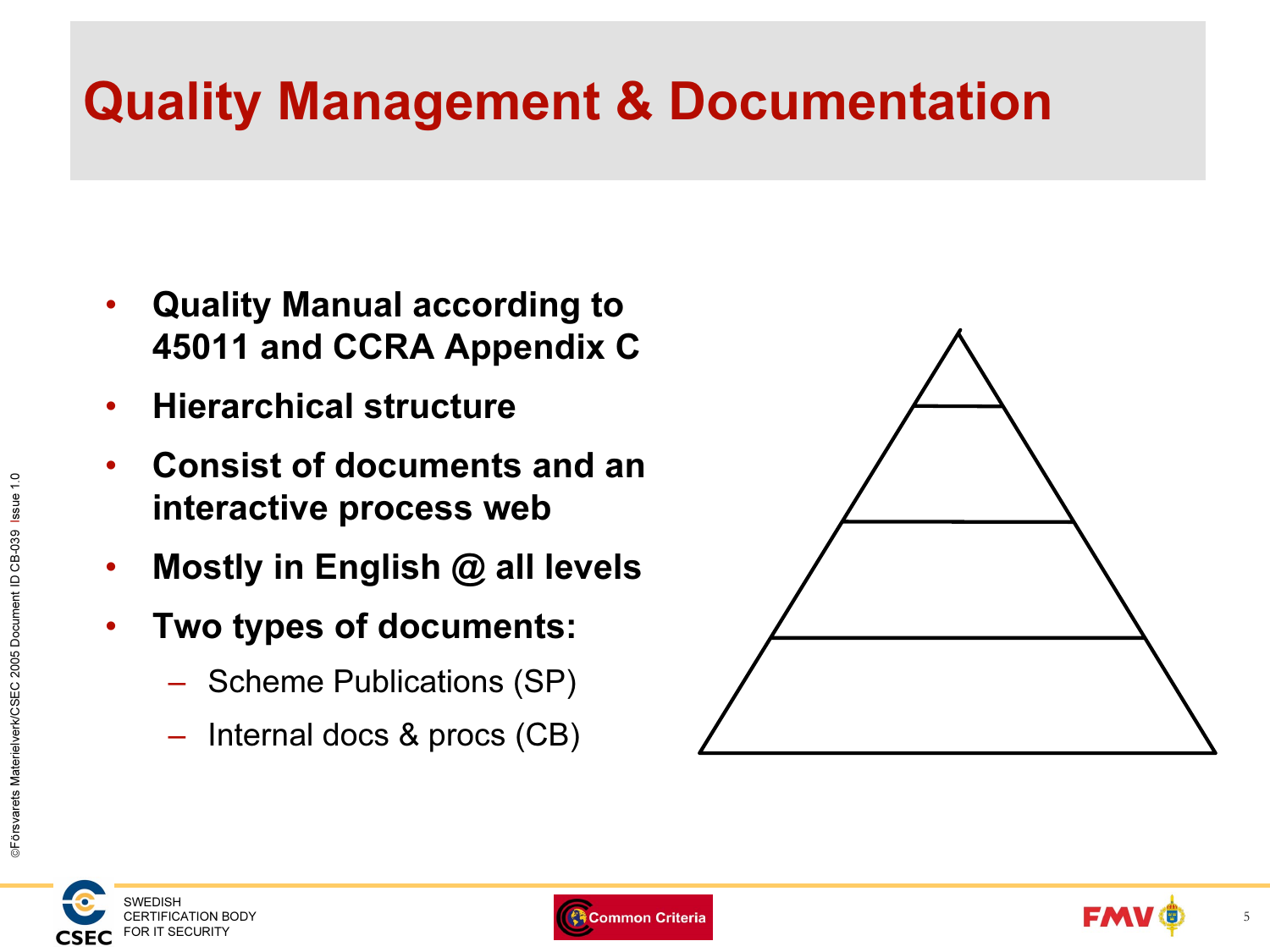### Some of the docs and procs available 1(2)

- •SP-001 Scheme Overview
- •SP-002 Evaluation and Certification
- $\bullet$ SP-003 Assurance Continuity
- •SP-004 Licensing of Evaluation Facilities
- •SP-005 Mutual Recognition and International Liaison
- $\bullet$ SP-008 Charges and fees
- $\bullet$ CB-078 Analysis of Independence and Impartiality
- •CB-107 Legal Status of the Certification Body
- •CB-110 ITSEF Management
- •CB-111 Certification Management
- •CB-112 Mutual Recognition and international Liasion
- •CB-114 CB Management

![](_page_5_Picture_13.jpeg)

![](_page_5_Picture_14.jpeg)

![](_page_5_Picture_15.jpeg)

6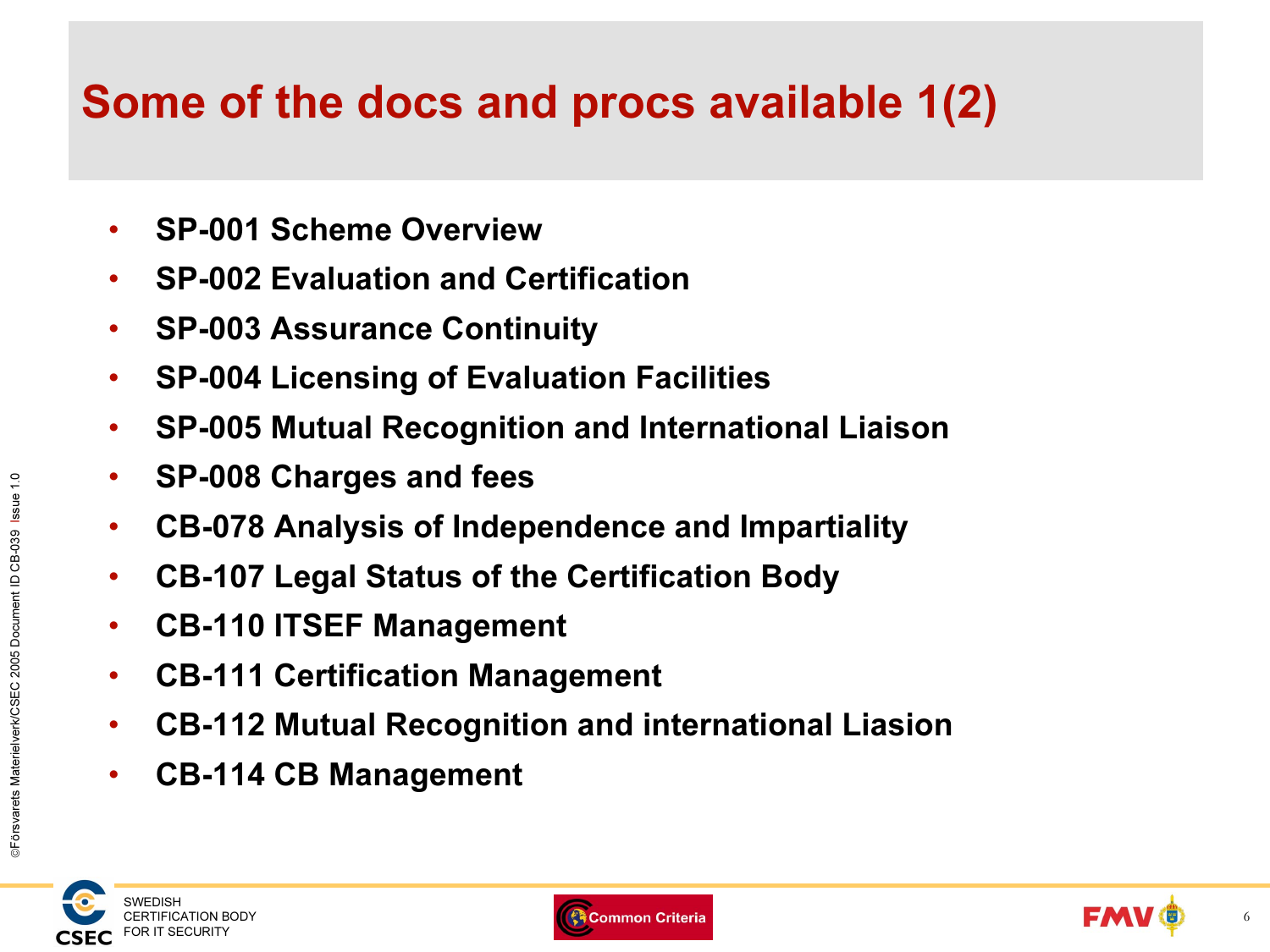### Some of the docs and procs available 2(2)

- •CB-115 CB Financing
- •CB-116 CB Document management
- •CB-117 CB Quality & Change management
- •CB-118 CB Project management
- •CB-119 CB Staff management
- •CB-120 CB Subcontractor management
- •CB-121 CB Complaints management
- •CB-122 CB Interpretations management
- •CB-124 CB Information Management
- •CB-127 Security rules and instructions (in Swedish)
- •CB-132 Rules on confidentiality (in Swedish)

![](_page_6_Picture_12.jpeg)

![](_page_6_Picture_13.jpeg)

![](_page_6_Picture_14.jpeg)

 $\frac{0}{1}$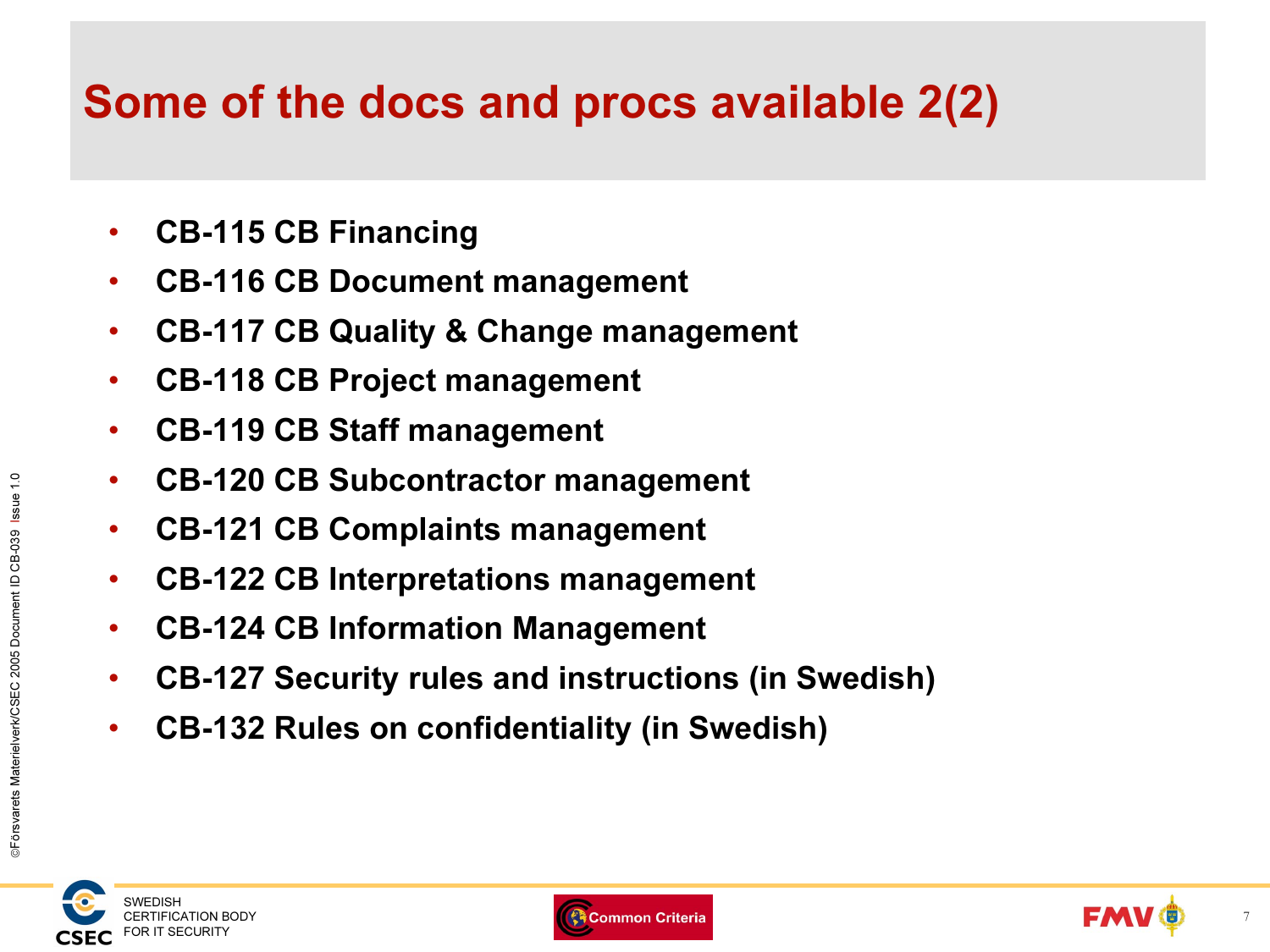# The ITSEF Licensing Process

![](_page_7_Figure_1.jpeg)

![](_page_7_Picture_2.jpeg)

![](_page_7_Picture_3.jpeg)

![](_page_7_Picture_4.jpeg)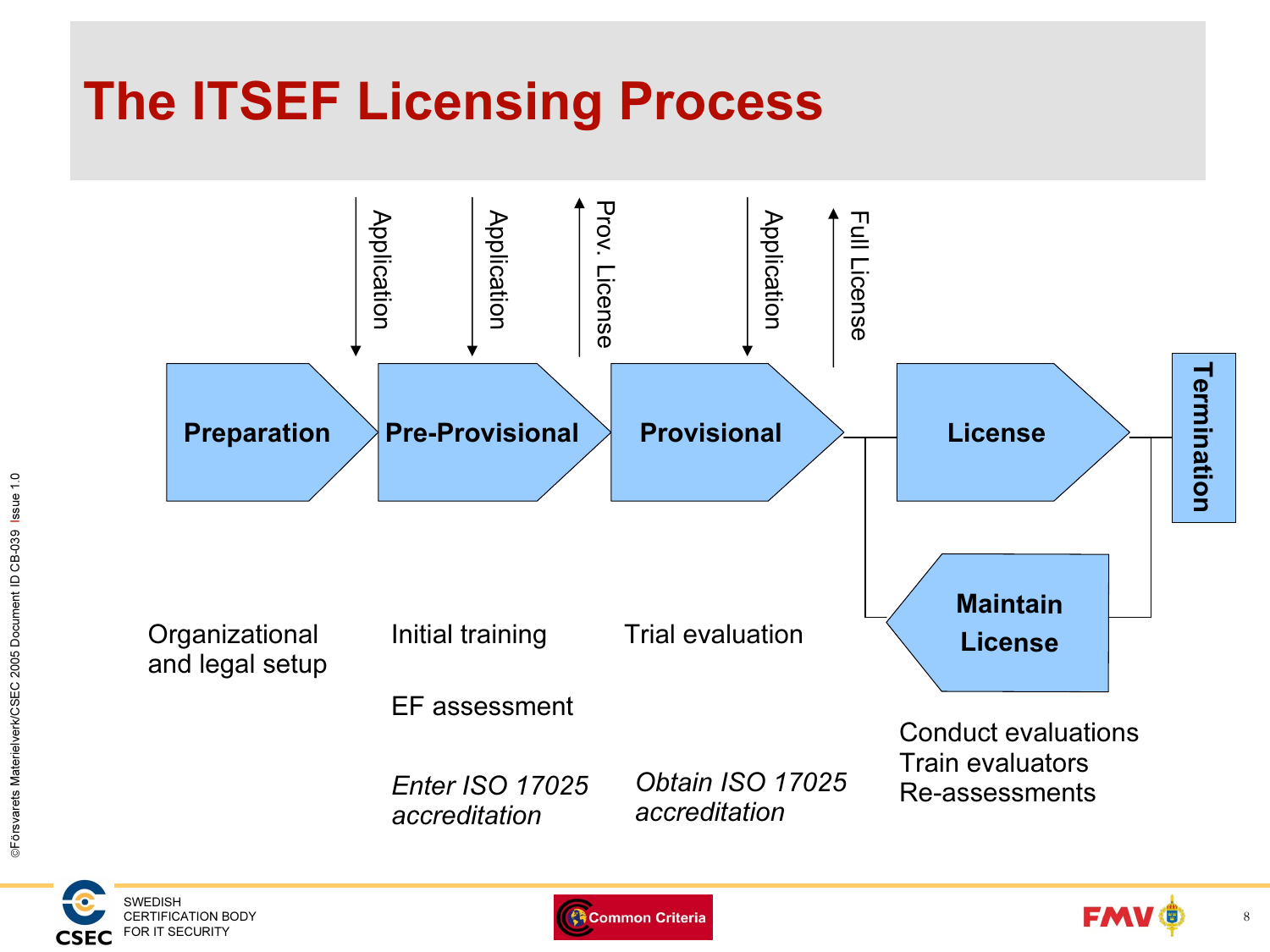# Evaluation and Certification Process

![](_page_8_Figure_1.jpeg)

Issue 1.0

![](_page_8_Picture_3.jpeg)

![](_page_8_Picture_4.jpeg)

![](_page_8_Picture_5.jpeg)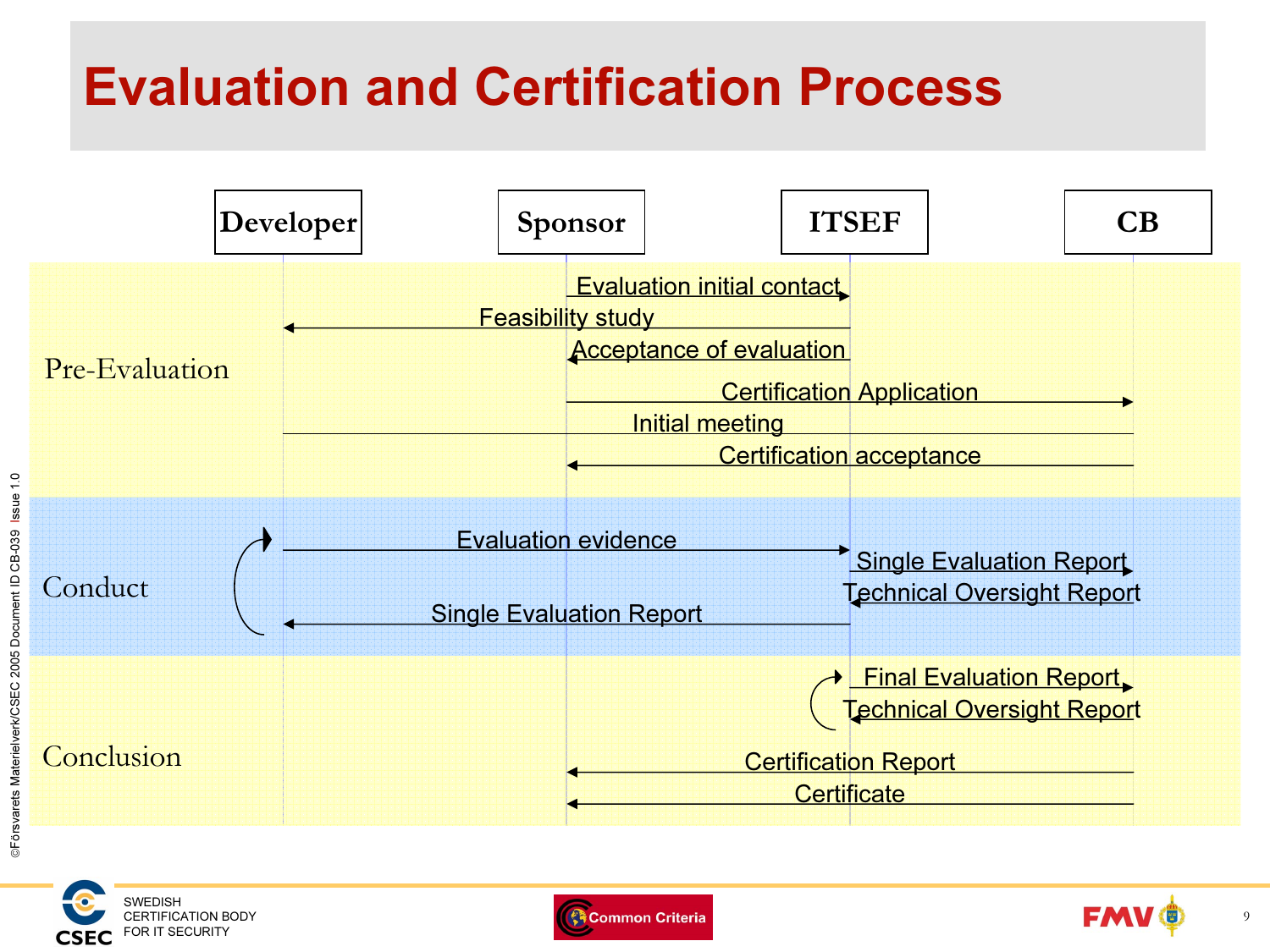### **Status**

- •Scheme documents and procedures in place
- • Four candidates for the role as ITSEF
	- One has entered the licensing process and has approved Trainees employed.
- $\bullet$  Discussions with several potential sponsors on suitable TOEs for shadowing
- $\bullet$ Accreditation can be performed after first trial certification.
- •CCRA Shadowing scheduled Q3 2006

Försvarets Materielverk/CSEC 2005 Document ID CB-039

Issue 1.0

![](_page_9_Picture_9.jpeg)

![](_page_9_Picture_10.jpeg)